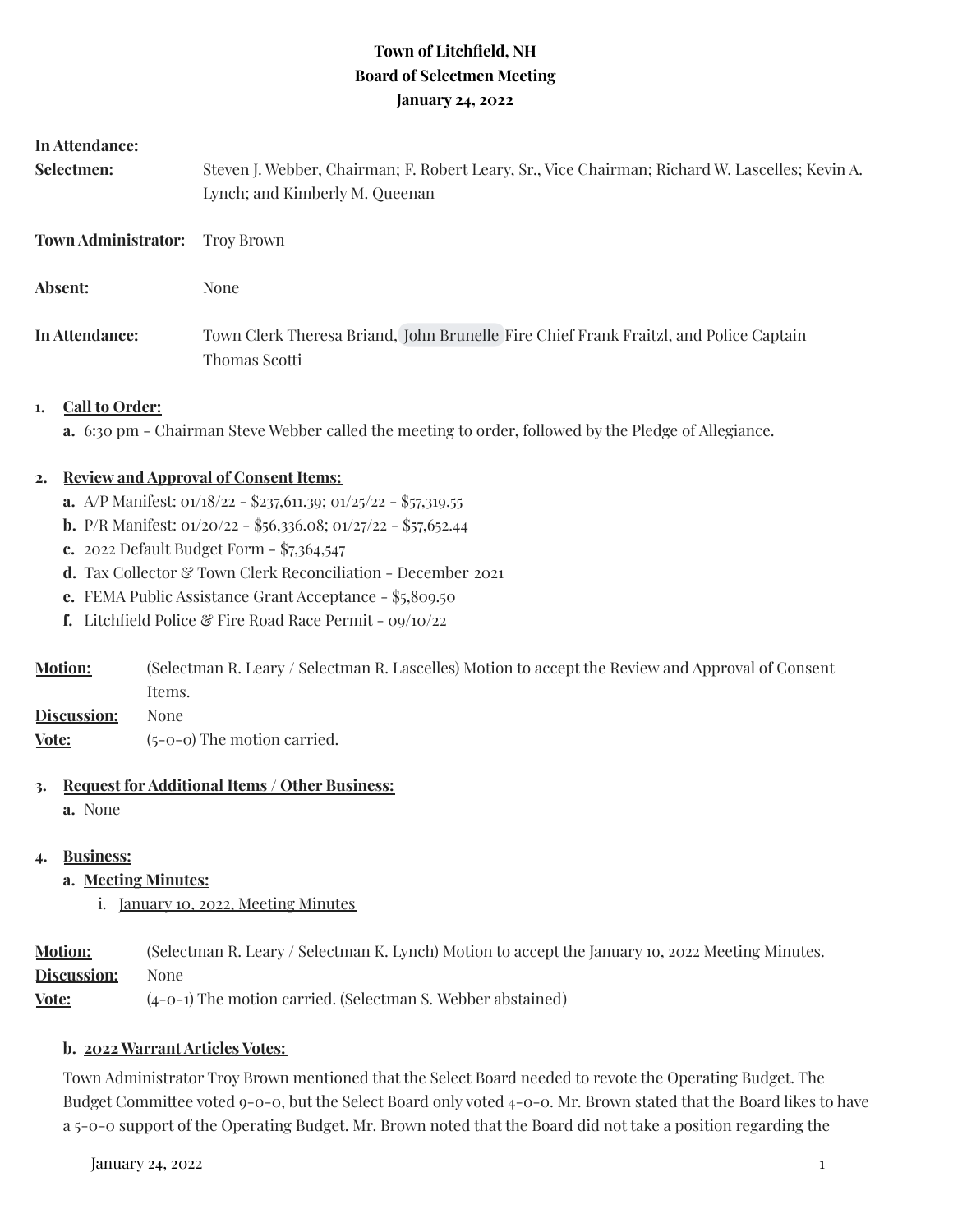Veterans Tax Credit at the last meeting. A couple of Board members wanted to abstain from the vote as they could benefit from the tax credit.

## i. Location and Start Town:

Town Administrator Troy Brown mentioned that the School Board has decided to meet in the gymnasium for the Deliberative Session. The School Board feels that with the Covid numbers still significant, the gymnasium allows for more separation and better airflow. The Emergency Management Team (EMT) met about a week ago and discussed this topic, and they suggested that the Deliberative Session remain in the gymnasium.

Mr. Brown commented that the Select Board needs to decide where to hold the Deliberative Session, either in the gymnasium or the auditorium. LCTV has stated that they can stream the meeting in either location, and the School District has said that the Select Board can use either location.

The School District will start its session at 10 am and end at noon. They discussed how the Select Board could offer a break during the transition and start immediately after the School District session. Mr. Brown stated that the Select Board needs to post a time that their Deliberative Session will begin, even if it starts a little late.

# **Motion:** (Selectman R. Lascelles / Selectman K. Queenan) Motion to post the Deliberative Session for noon. **Discussion:** None

**Vote:** (5-0-0) The motion carried.

ii. Article #8 - Operating Budget: Town Administrator Brown commented that the Operating Budget was in the amount of \$7,413,037. The tax impact is \$.09. The Default Budget is \$7,364,547.

Chairman Webber asked for a motion to re-vote the Operating Budget.

| <b>Motion:</b>                             | (Selectman R. Leary / Selectman K. Queenan) So moved. |
|--------------------------------------------|-------------------------------------------------------|
| <b>Discussion:</b>                         | None                                                  |
| $\mathbf{V}$ $\mathbf{V}$ and $\mathbf{V}$ | $\sim$ $\sim$ $\sim$ The continue commonly            |

**Vote:** (5-0-0) The motion carried.

Chairman Webber asked for a motion to approve the Operating Budget, as written.

**Motion:** (Selectman R. Leary / Selectman R. Lascelles) Motion to approve the Operating Budget, as written. **Discussion:** The Select Board recommended the Operating Budget 5-0-0, and Budget Committee recommended  $0 - 0 - 0$ .

**Vote:** (5-0-0) The motion carried.

iii. Article #20 - Veterans' Credit:

To see if the Town will vote to increase the Veterans' Tax Credit and the All Veterans' Tax Credit from \$500 to \$750 per year? Town Administrator Brown commented that the Budget Committee would not take action regarding this article because the Town does not need to raise and appropriate funds.

**Motion:** (Selectman K. Queenan / Selectman K. Lynch) So moved.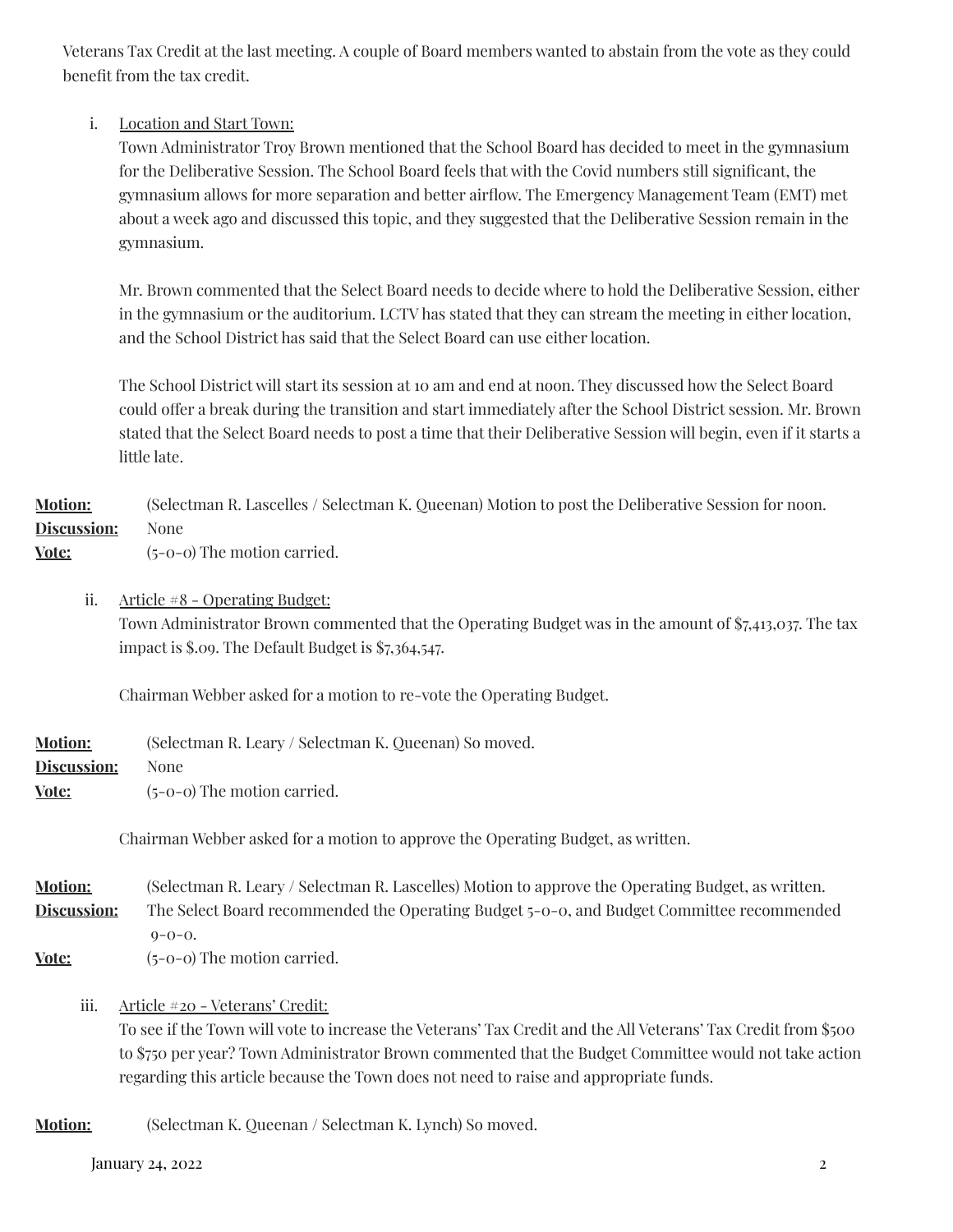**Discussion:** None **Vote:** (3-0-2) The motion carried. (Selectmen Rich Lascelles and Robert Leary abstained)

> The Town will wait for the Planning Committee to act on Articles 2 - 7. The Town will also work with the Department of Revenue Administration (DRA), and there is a budget form that both the Budget Committee and the Select Board will need to sign. The Select Board should be ready to sign the form on Thursday, January 27.

| iv. |                | <u>Warrant Article Assignments:</u>                           | <u>Assignee</u>         |
|-----|----------------|---------------------------------------------------------------|-------------------------|
|     | a.             | #1 - Election of Officers                                     | n/a                     |
|     | $\mathbf{b}$ . | #2 - Zoning Amendment 1                                       | <b>Planning Board</b>   |
|     | c.             | #3 - Zoning Amendment 2                                       | <b>Planning Board</b>   |
|     | d.             | #4 - Zoning Amendment 3                                       | <b>Planning Board</b>   |
|     | e.             | $#5$ – Zoning Amendment 4                                     | <b>Planning Board</b>   |
|     | f.             | #6 - Zoning Amendment 5                                       | <b>Planning Board</b>   |
|     | g.             | $#7$ – Zoning Amendment 6                                     | <b>Planning Board</b>   |
|     | h.             | $#8$ – Operating Budget                                       | <b>Budget Committee</b> |
|     | i.             | #9 - Human Services and Health Agencies                       | Selectman S. Webber     |
|     | j.             | #10 - Full-Time Highway Position                              | Selectman K. Lynch      |
|     | k.             | #11 - Full-Time School Resource Officer Position              | Captain T. Scotti       |
|     | 1.             | #12 - Part-Time Clerk Position                                | Selectman R. Leary      |
|     | m.             | $\#$ 13 - Fire Engine Lease Purchase                          | Fire Chief F. Fraitzl   |
|     | n.             | #14 - Property Revaluation Expendable Trust Fund              | Selectman K. Queenan    |
|     | 0.             | #15 - Technology & Communication Expendable Trust Fund        | Town Adm. T. Brown      |
|     | p.             | #16 - Fire Vehicle and Equipment Repair Expendable Trust Fund | Selectman R. Lascelles  |
|     | q.             | #17 - Public Works Expendable Trust Fund                      | Selectman S. Webber     |
|     | r.             | #18 - Conservation Fund Cap Amendment                         | Selectman K. Lynch      |
|     | S.             | #19 - Farmland Capital Reserve Fund                           | Town Adm. T. Brown      |
|     | t.             | #20 - By Petition (Veterans' Tax Credit)                      | Selectman R. Leary      |
|     |                |                                                               |                         |

## **c. Moderator and Town Clerk Meeting:**

Town Clerk Theresa Briand spoke to the Select Board about when the Town needs to have the Deliberative Session. The Select Board acknowledged that previously the Town would use one weekend, and the School District would use the next weekend. This time the Town and School District are using the same day.

Town Administrator Brown mentioned that the 2022 NHMA SB2 reads, "Saturday, February 5 is the earliest date to hold the first session of Town Meeting. Saturday, February 12 is the last day to hold a session." The Board agreed that it was smart to combine both Deliberative Sessions on the same day in case of bad weather.

Mr. Brown stated that the Select Board would meet with the Town Moderator and Town Clerk to review the warrant articles. This will be the second year in a row that the Deliberative Sessions will be held in the gymnasium. The residents attending the Deliberative Session will be informed that it is recommended that they wear a mask. If a resident chooses not to wear a mask, there will be a gymnasium section where they can sit. Chief Fraitzl informed the Board that they have masks in case masks are required.

Mr. Brown commented that the Board would need to make a motion to amend Article #13 - Fire Engine Lease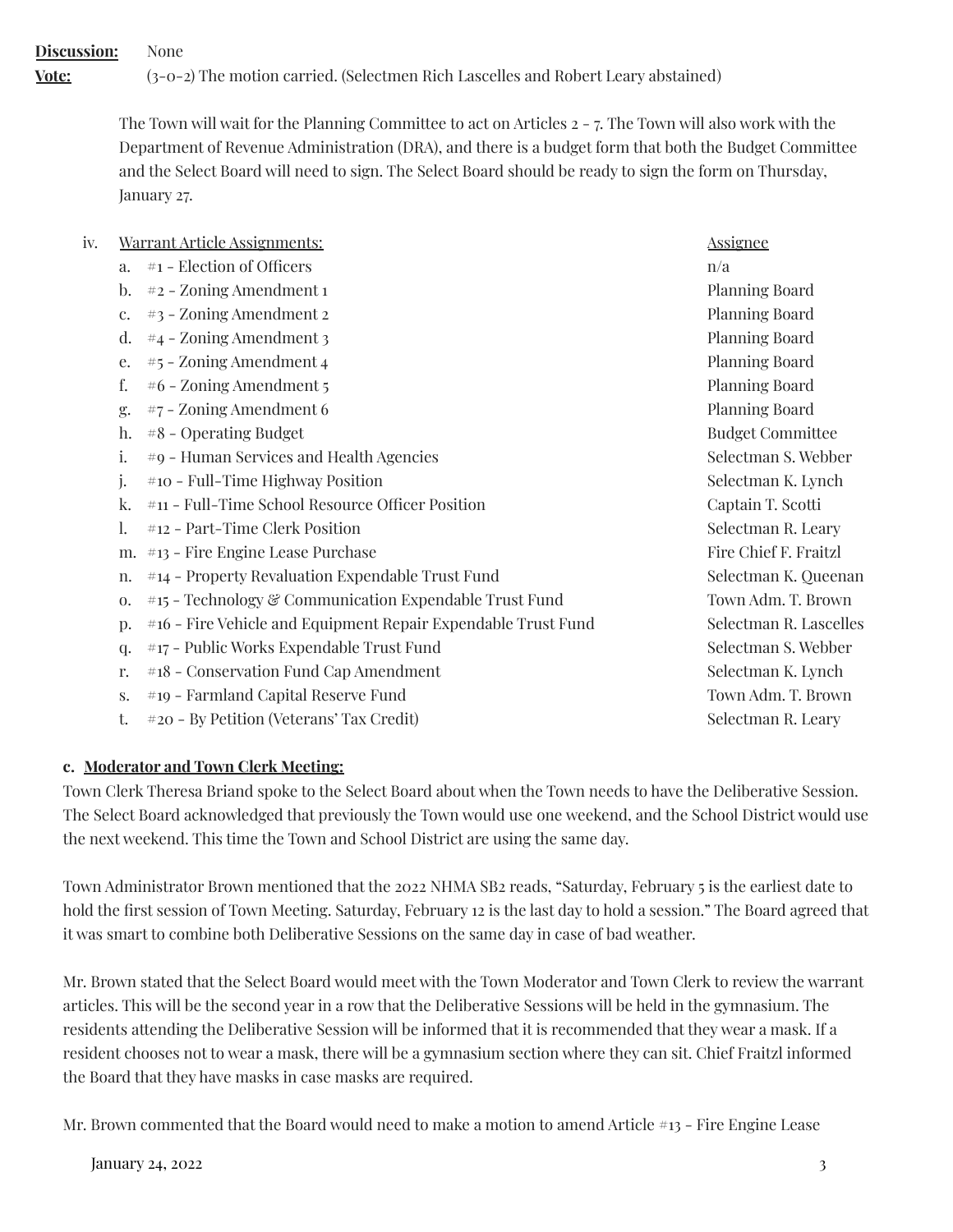Purchase. The Town received a guaranteed price proposal of \$680,000. The Budget Committee has already decided on the Article, so someone will need to make the motion at the Deliberative Session. The Select Board will then hold a meeting after the Deliberative Session to vote on the amended motion.

## **d. Unmarked Town Vehicles:**

Town Administrator Troy Brown commented that at the last meeting during public comment, Mr. Cabral made comments during Public Input that he was hearing concerns about the unmarked Town vehicles. The Select Board mentioned that they would discuss this issue at the next Selectmen's meeting.

Mr. Brown stated that he asked the Fire Chief and Police Chief to provide the Board with written explanations why some vehicles within each Department remain unmarked. Mr. Brown mentioned that both explanations were very similar. The Police Department has three unmarked vehicles (Police Chief, Captain, and Detective). The Fire Department has the Command Vehicle. He noted that these vehicles are assigned to Town employees either by contract or agreement based on their position.

Mr. Brown mentioned that they took a look at the surrounding Towns to see if things were being done differently. He noted that it is very common that these vehicles are unmarked. The unmarked police vehicles are working vehicles that may require undercover investigative work. Mr. Brown commented that other towns see that their marked police vehicles are parked outside their house or in a parking lot and are getting vandalized. The point was made that there is equipment within the police vehicle that is very expensive.

Captain Scotti commented that the Litchfield Police Department is involved in operations with the State of New Hampshire. One of the operations that the Police Department assists with is called "Operation Hammer." These vehicles are used consistently for police business purposes.

Mr. Brown noted that the Town has employees whose contract allows them to use their assigned vehicle for personal use. Selectman Lynch stated that the vehicles should be marked and not used for personal reasons. Selectman Leary mentioned that he always believed the vehicles should be marked but acknowledged that Mr. Brown and Captain Scotti brought up good reasons not to mark the vehicles. Selectman Lascelles stated that he did not see a problem putting a town seal on a vehicle. Chairman Webber stated that he did not see the benefit of marking a town vehicle.

Fire Chief Fraitzl commented that the marking of the Fire Department vehicles was always at the discretion of the Fire Chief. Chief Fraitzl mentioned that there is a lot of money tied up in the Command Vehicle. Suppose someone broke into the vehicle and stole the portable radio. In that case, the Fire Department and the Police Department are impacted because the portable radio has the frequencies for the other portable radios.

Chief Fraitzl noted how the fully marked Bedford Command Vehicle had items stolen from it. He added that a resident, a couple of years ago, followed the Chief and took photos of every place the Chief had parked the Command Vehicle. Chief Fraitzl stated that he considered that borderline stalking. He noted that Fire Chiefs in the surrounding Towns are not comfortable driving their Command Vehicles because the markings act as an advertisement.

Chief Fraitzl mentioned that only two of eight Officers within the Fire Department use the Command Vehicle. Most of the time, the Officers would prefer not to use the Command Vehicle because of the inconvenience. He described how an Officer would have to drive to the fire station and pick up the Command Vehicle, then drive the vehicle for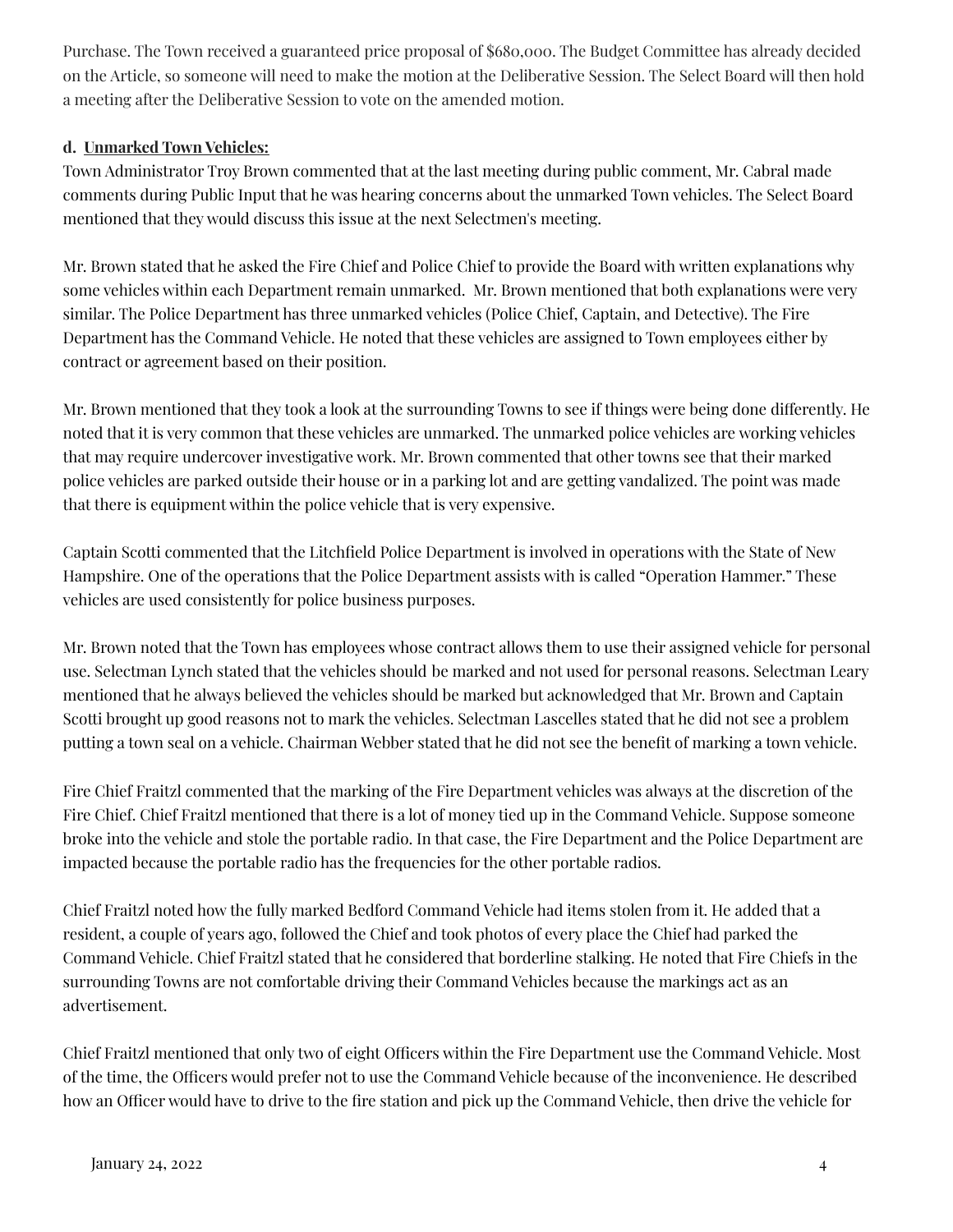work purposes, and return the Command Vehicle at the end of the day to be able to go home. Most of the Officers would prefer to use their vehicles.

Chief Fraitzl stated that the Command Vehicle carries about \$40,000 to \$50,000 worth of equipment, more than the cost of the vehicle.

Selectman Lascelles asked Chief Fraitzl how he justified having the vehicle leaving Town with all that equipment. Selectman Lascelles added that a vehicle with all that equipment should remain in Town. Chief Fraitzl stated that unless he comes to the fire station and picks up the Command Vehicle, it is unlikely that anyone else will use the vehicle.

Chief Fraitzl said that the Command Vehicle could communicate with multiple radios, track accountability on the fire scene, have a layout, reference material, a well-stocked medical bag, an AED, multi-gas meter, four spare portable radios, and a thermal engine camera. He noted that the equipment in the Command Vehicle is not the only piece of equipment; the other Fire Engines have similar equipment.

Selectman Kim Queenan asked if there was a benefit to having the Town Seal on the vehicles. No one could provide a benefit for putting the Town Seal on the vehicles. Selectman Lascelles mentioned that he had no problem leaving the Command Vehicle unmarked. Still, he had an issue with an \$80,000 Command Vehicle leaving the Town and not be used if there was an emergency. Chief Fraitzl stated that the Utility Vehicle has similar equipment and that the Deputy rides in the front seat of the fire truck, not the Command Vehicle.

Chairman Steve Webber asked the Board how they wanted to proceed. Selectman Lynch stated that he believed vehicles should have the markings on them, and the Command Vehicle should remain in Town. Chairman Webber noted that it sounded as if no other Officer wanted to use the Command Vehicle, except for Chief Fraitzl.

**Motion:** (Chairman S. Webber / Selectman K. Queenan) Motion that we keep the vehicles, in discussion, unmarked. **Discussion:** Selectman Leary mentioned that it is important that the Town keep everything the same, no matter how the Select Board decides to proceed. **Vote:** (3-2-0) The motion carried. (Selectman Lascelles and Selectman Lynch voted 'no')

## **e. Personnel PolicyAmendment:**

Mr. Brown stated that this was introduced at the last Select Board meeting.

## i. **Two-Week Notice Requirement:**

Mr. Brown mentioned that in the last six months more than a few employees have quit and not provided a two-week notice. He commented how the Department Heads spoke to him at a meeting regarding doing something that would make the employees want to provide a two-week notice.

Mr. Brown reviewed the Town Two-Week Notice and the Union Two-Week Notice policies. He mentioned that the Union Buyback requires employees to provide a two-week notice, or their Earned Time Buyback would be reduced by 50%. Currently, the Non-Union employees can walk into the office and say they quit and not provide a two-week notice without a penalty. Mr. Brown described the management issues that can occur when employees do not provide proper notice.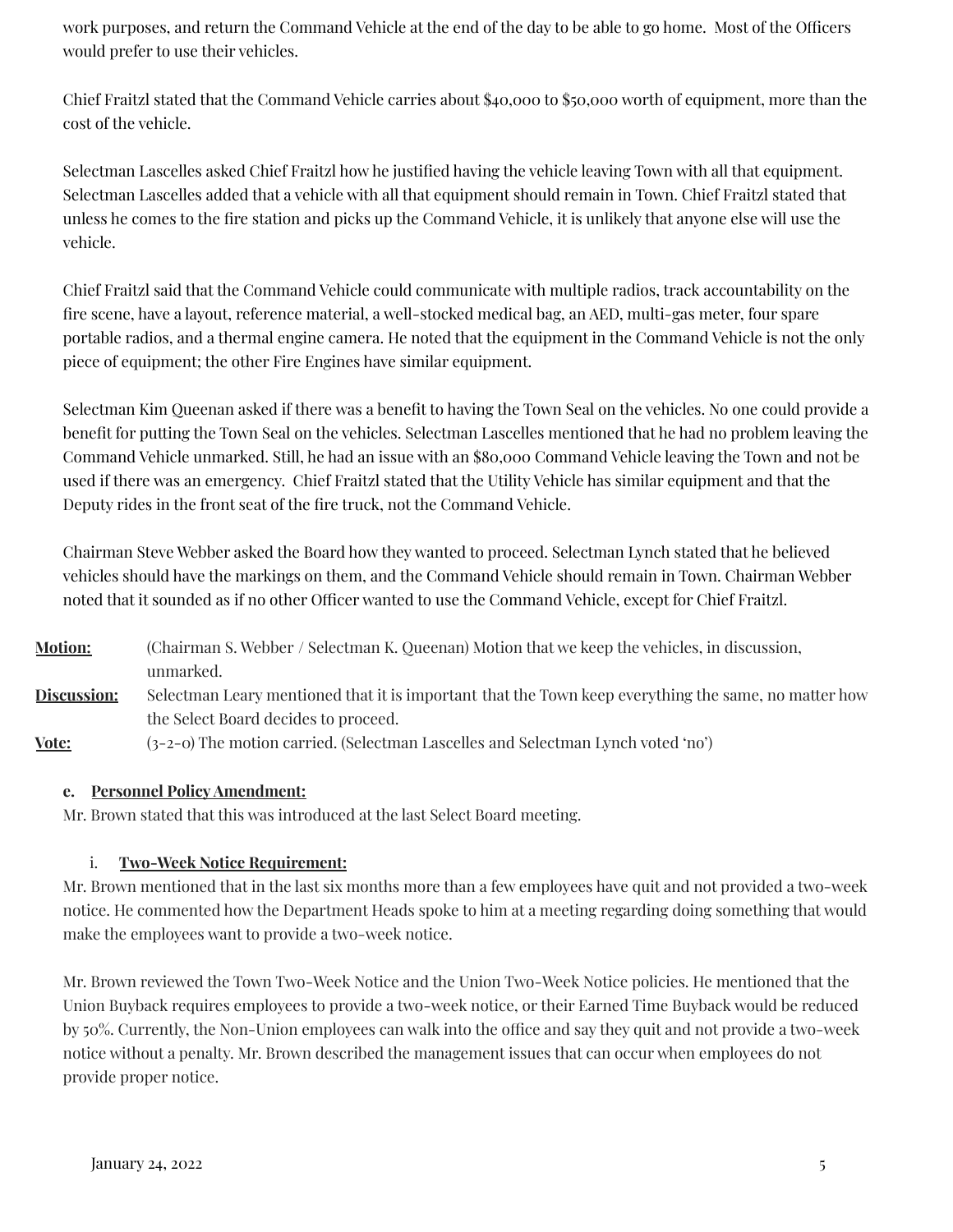Mr. Brown mentioned that copying the Union Two-Week Policy would provide an incentive for the employee to provide a two-week notice and not be penalized. He noted that the Select Board would be provided language that gives them discretionary authority. If an employee cannot provide a two-week notice, the Select Board would have the authority to waive the requirement. This would be on a case-by-case basis.

Mr. Brown reviewed the Town Buyback and the Union Buyback policies. He mentioned that the Union Buyback requires that the employees be eligible for buyback provided that they have at least ten days remaining banked. He commented that non-union employees had sold their Earned Time back to the Town and later found themselves without any Earned Time to use when they needed it.

If the Board approves the policy, the effective date would be April 2022.

| <b>Motion:</b> | (Selectman R. Lascelles / Selectman K. Queenan) Motion to accept the policy change. |
|----------------|-------------------------------------------------------------------------------------|
| Discussion:    | None                                                                                |
| Vote:          | $(4-1-0)$ The motion carried. (Selectman Leary voted 'no')                          |

## **f. Annual PolicyApproval (second read):**

## i. **Credit Card Policy:**

Mr. Brown commented that at the last meeting, he introduced and did an overview of the Credit Card Policy and the Fund Balance Policy.

| Employee          | Amount      |
|-------------------|-------------|
| John Brunelle     | \$10,000.00 |
| Ben Sargent       | \$5,000.00  |
| Kevin Brown       | \$2,500.00  |
| Frank Fraitzl     | \$2,500.00  |
| Karen White       | \$2,500.00  |
| <b>Troy Brown</b> | \$2,500.00  |
| Vicki Varick      | \$2,500.00  |
| Theresa Briand    | \$2,000.00  |
| Gerry Pilon       | \$500.00    |
| Total             | \$30,000.00 |

## **Purpose:**

To establish those procedures under which Department Heads will control the use of the Credit Card assigned to them. These procedures are intended to accomplish the following:

- 1. To ensure that the procurement with credit cards is accomplished in accordance with the policy and procedures established by the Board of Selectmen.
- 2. To enhance productivity, significantly reduce paperwork, improve controls, and reduce the overall cost of small purchases.
- 3. To ensure appropriate internal controls are established within each department, procure credit cards to be used only for authorized purchases.
- 4. To ensure that the Town bears no legal liability from inappropriate use of Credit Cards.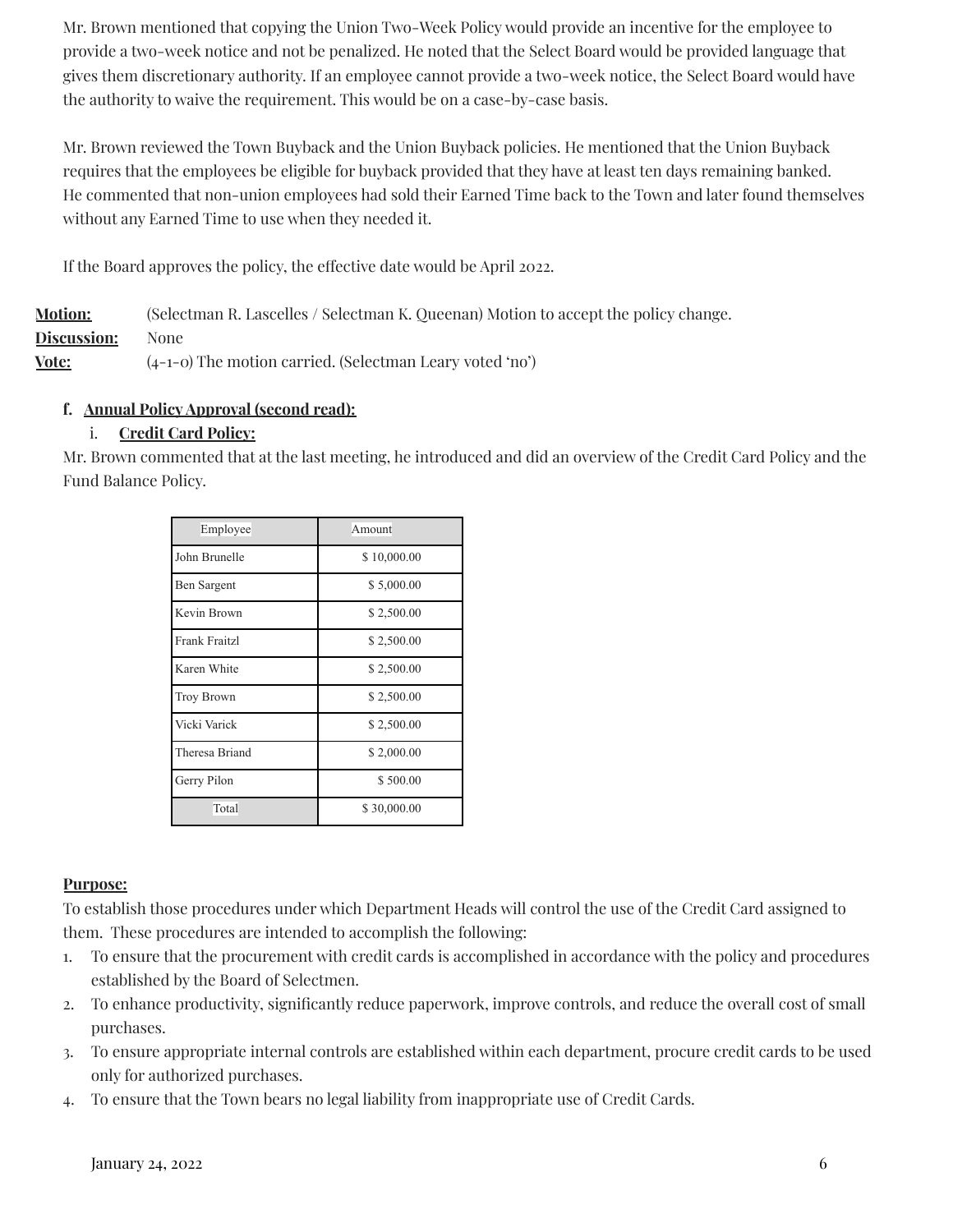The credit card will not be used for personal purchases of any kind. Use of the credit card for personal purchases or expenses with the intention of reimbursing the Town is prohibited.

Each credit card is embossed with the cardholder's name and shall not be lent to any other person. Cardholders are responsible for the security of the credit card. All precautions shall be used to maintain the confidentiality of the cardholder's account numbers and the credit card's expiration date.

All purchases made with a credit card must adhere to purchasing requirements in the Town's purchasing policy.

**Motion:** (Selectman K. Lynch / Selectman K. Queenan) Motion to accept the Credit Card Policy, as stated. **Discussion:** None **Vote:** (5-0-0) The motion carried.

#### **ii. Fund Balance Policy:**

The Fund Balance has different categories:

- a. Nonspendable Fund Balance
- b. Restricted Fund Balance
- c. Committed Fund Balance
- d. Assigned Fund Balance
- e. Unassigned Fund Balance

2021 Fund Balance Retention Established at Tax Rate Setting is \$2,430,296.00 or 9.68% retention.

**Motion:** (Selectman R. Lascelles / Selectman R. Leary) Motion to accept the Fund Balance Policy, as stated. **Discussion:** None

**<u>Vote:</u>** (5-0-0) The motion carried.

#### **g. Annual Review and Discussion (first read):**

#### **i. Town Seal Policy:**

RSA 31:93 indicates that: "Every town shall provide for the use of its Town Clerk, an Official Seal, bearing the name of the Town and the date of its incorporation, and such general design as may be approved by the Selectmen thereof. Papers issued from the office of the Town Clerk may be attested therewith."

The Town of Litchfield has produced a seal that graphically represents the municipality and includes the name of the Town of Litchfield and the information that Litchfield was incorporated in 1734.

As part of its statutory responsibility, the Town has an embossing seal used on certain official documents. This embossing seal is in possession of the Town Clerk as required by RSA 31:93.

Beyond this embossing seal, the Board of Selectmen has authorized the Town seal to be used for a number of official municipal purposes. These uses include, but may not be limited to:

- a. Letterhead and envelopes for various Town Officials, Boards, and Commissions
- b. Business cards for various Town Officials checks issued by the Town of Litchfield
- c. Publication of the Annual Report of the Town of Litchfield
- d. Publication of various regulations and ordinances of the Town of Litchfield
- e. Within the department logos of the Litchfield Fire Department, Litchfield Police Department, and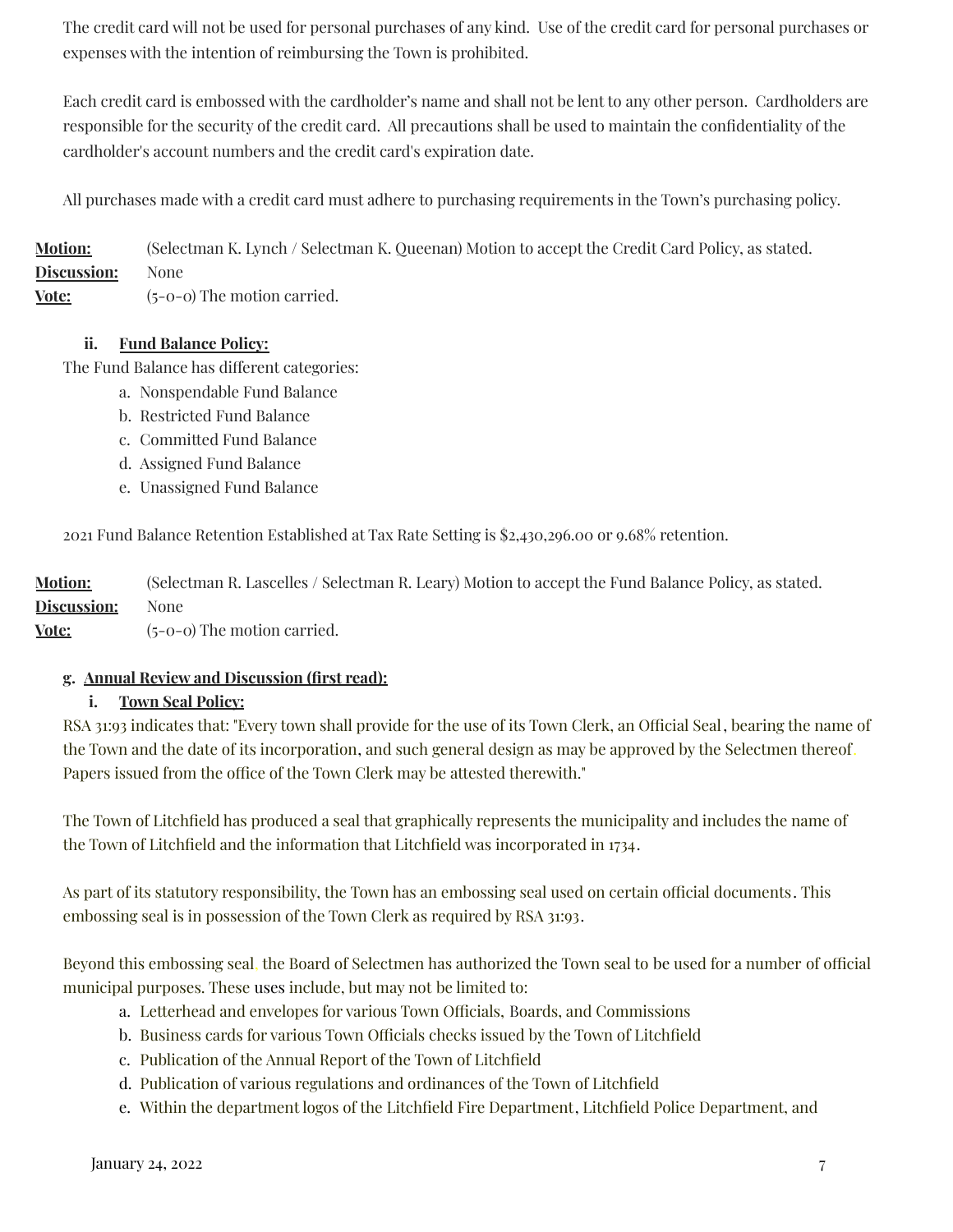Litchfield Highway Department as seals appearing on vehicles owned by the Town of Litchfield such as fire trucks, police cruisers, and highway trucks

- f. As an identifier on official Town of Litchfield websites
- g. Street signs and other official information signs posted by the Town
- h. On the official ballot used for Town of Litchfield and Litchfield School District elections
- i. Identifying clothing that is worn by Town of Litchfield officials or personnel.

The seal of the Town of Litchfield is intended only to be used for official business of the Town of Litchfield, its Officials, Departments, Boards, and Commissions.

This seal's design, arrangement, presentation, and layout is the property of the Town of Litchfield, NH, and may be used only for official use by the Town of Litchfield as outlined in this policy.

No other use of the Town Seal is permitted without prior written permission from the Select Board .

The Town reserves the right to take appropriate legal action to remedy any unauthorized use of the Town of Litchfield seal, including but not limited to seeking injunctive relief, costs, and attorney's fees in the Superior Court.

The Board discussed how Matt Lepore came to the Select Board and requested permission to use the Town Seal on the Town Flag. Chairman Webber noted that Mr. Lepore should have asked permission to use the Town Seal before starting his project. The Town voted to accept Matt Lepore's flag as the Town Flag.

## **ii. Investment Policy:**

Town Administrator Brown stated that State law requires the Select Board to annually review and adopt a policy for the investment of public funds that provides a framework for the Town Treasurer to follow. In addition to compliance with state law, the primary purpose is to preserve the safety of principal and liquidity of cash to support operational needs.

The policy requires that the Town maintains annual bonding levels with its property liability insurance carrier. The policy allows the Treasurer to delegate deposit authority to ensure deposits are conducted at least every week and daily if cash exceeds \$1,500.

Selectman Lascelles asked how the Trustees of Town Funds are impacted by this policy. Mr. Brown stated that they are not impacted by the policy because they oversee their own funds.

#### **5. Public Input @ 7:46 pm:**

Public Input closed at 7:47 pm

#### **6. Business (cont.):**

## **h. School Impact Fees:**

Town Administrator Troy Brown informed the Board about a letter from the School District regarding Impact Fees. The School District has come across a couple of other problems with CHS. One of the problems is inadequate water pressure due to the wrong size piping installed at the time of construction. The solution is the installation of a booster pumping system and the replacement of intake piping to increase the water pressure servicing the building.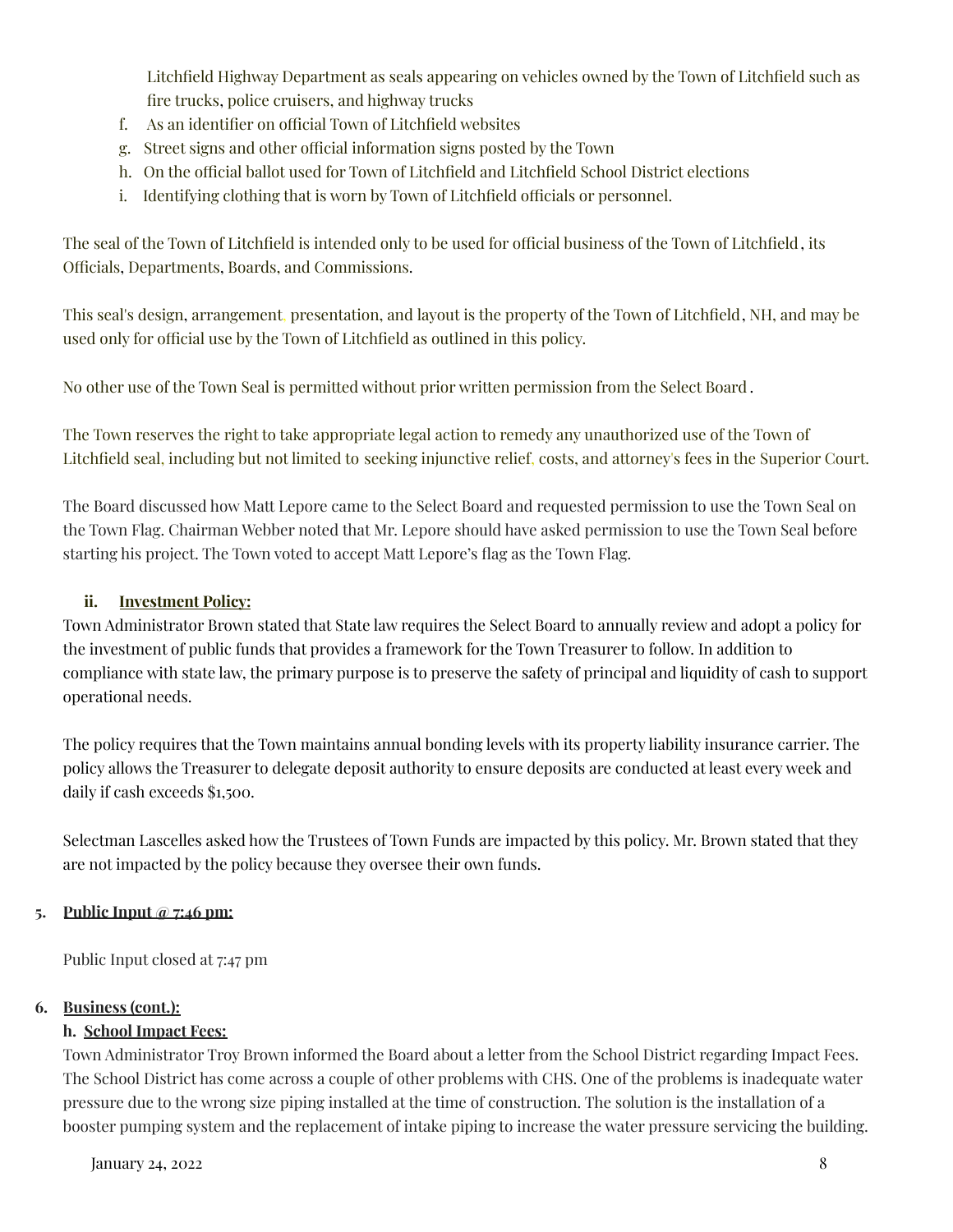We are waiting on an estimate for this work, which is anticipated to be between \$40,000 and \$50,000.

Mr. Brown stated that the School District is also upgrading the interior lighting with energy-efficient LED fixtures. This project is anticipated to cost approximately \$315,000, with a portion expected to be covered by grant funding. This investment will provide the School District with significant future energy savings.

In July 2021, the School District requested the Impact Fees for the HVAC improvements. The Select Board authorized the use of \$279,800 for specifically HVAC improvements. The Select Board made it clear that the funds were only used for the HVAC. The School District has requested that the Board amend the usage from HVAC only to water pressure issues and for LED light fixtures.

Mr. Brown mentioned that the Board felt comfortable with providing \$279,800, and now the Town is comfortable saying that the School District has \$315,000 available for them to expend. Mr. Brown noted that if the Board authorized the release of the Impact Fees, the School District would then go out, spend the money, and provide the Town with the receipts. The Town would then reimburse the School District for their expenditure.

Mr. Brown suggested the following motion, "Motion to expand the authorized July 26, 2021 purpose and amount of the high school Impact Fees from \$279,800 for HVAC expenses only to \$315,000 for HVAC, water booster pump, intake piping, and energy efficiency LED lighting costs."

## **Motion:** (Selectman R. Lascelles / Selectman K. Lynch) So moved.

**Discussion:** Selectman Leary stated that he would be in favor of releasing the extra funds exclusively for these other items. He added that the Select Board had already released the Impacts Fees for the HVAC only. Mr. Leary preferred that these Impact Fees be released only for the water booster pump, intake piping, energy efficiency LED lighting costs, and nothing else.

Selectman Leary pointed out that there were members of the Budget Committee during the Budget Committee meetings claiming that the School District was allegedly moving funds around. He noted that if the Select Board said that the funds could only be used for a particular reason, it would keep the School District on target. Selectman Leary pointed out that a common argument during the Budget Committee meetings was that this is a bottom line budget, and the School District can move the money any way they want.

Chairman Webber commented that the School District's request makes it appear like they want to negate the HVAC only request and use the funds only for the water booster pump, intake piping, and energy efficiency LED lighting costs. Mr. Brown said that the School District wants to repurpose and expand their request.

The Board discussed Selectman Leary's suggestion and agreed that they needed more information regarding what happened to the School District's initial request. Mr. Brown stated that he would contact Business Administrator Cory Izbicki regarding the School District's request and what happened with the HVAC funding request. **Vote:** (o-0-0) No vote was taken.

## **i. Hudson Water Department Conservation Plan:**

Town Administrator Troy Brown stated that he wanted to put the Hudson Water Department Conservation Plan on the agenda because it arrived in Town by Certified Mail. Mr. Brown spoke with the Public Works Engineer from Hudson, and this is a process that the Town of Hudson is required to do every three years. The Town of Hudson submits the report to the State of New Hampshire.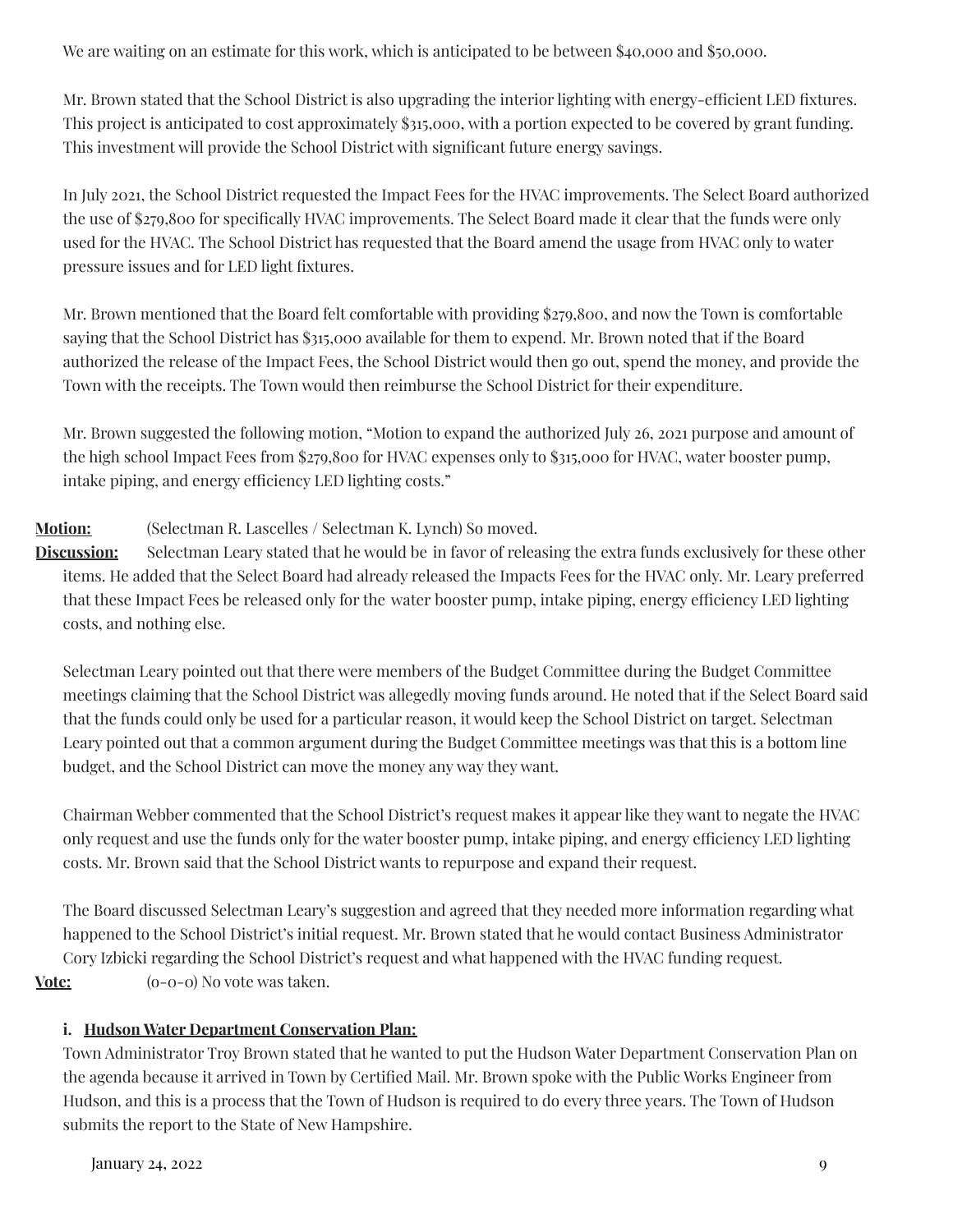Mr. Brown commented that the report summarizes an update regarding where the Town of Hudson is at with their assets, well production, other sources of water, and how they are meeting standards set by the State and Federal Government.

The document was sent to the Town of Litchfield, the NRPC, and Pennichuck.

The Town of Hudson is having discussions regarding whether to invest \$10M to put in filtration systems to make the water drinkable. They are also looking at purchasing water from another source.

Selectman Lascelles asked Town Administrator Brown if he had received an update regarding the residents still receiving bottled water. Mr. Brown said that he had not received an update, and he would reach out and ask for an update.

## **j. Other Business:**

a. None

## **k. Town Administrator Report:**

Town Administrator Troy Brown mentioned that the Town received notice from the NH-DHHS that they will have a virtual meeting on Thursday, January 27 at 6:30 pm, they will have a virtual meeting. Merrimack, Litchfield, Londonderry, and Bedford are all invited to attend and participate. The discussion will cover the concerns regarding cancer. Selectman Lascelles commented that he is registered to attend the meeting. Selectman Leary noted that he received a letter informing him of their wells' high levels of PFOA. He suggested that anyone who receives the letter should get their wells tested.

Mr. Brown stated that the Town committed to changing the street lights to LED lights. The decision was made based on receiving rebates from Eversource. He noted that the rebate was around \$100 a fixture. The company that the Town is working with has put in the paperwork to win the funding if it is approved. If the State decides to reverse its decision regarding funding the program, the Town will seek retroactive payments.

Mr. Brown commented that Jayson Brennen contacted him regarding how the Town of Hudson is scheduling a flyover in April or May and gathering new digital imagery of the community. Mr. Brennen contacted the company that will be doing the flyover for Hudson and asked how much it would cost to do the same for the Town of Litchfield. The cost would be around \$7,000 to \$10,000. Mr. Brown mentioned that the Town could pay for this using ARPA funds or Storm Water Management funds. He explained how the GIS could be used to benefit the Town.

Mr. Brown provided an update regarding the Pat Jewett Volunteer Appreciation Award for 2022. He informed the Board that the ceremony was canceled due to the peak of the Omicron Virus. It is not a good time to invite friends, relatives, grandchildren, and community leaders to conduct an award ceremony. He noted that there is no coordinator at this time, and the event is normally held as close to March 1st as possible.

The Board discussed their options, and they decided to have the event outside in late spring or early summer.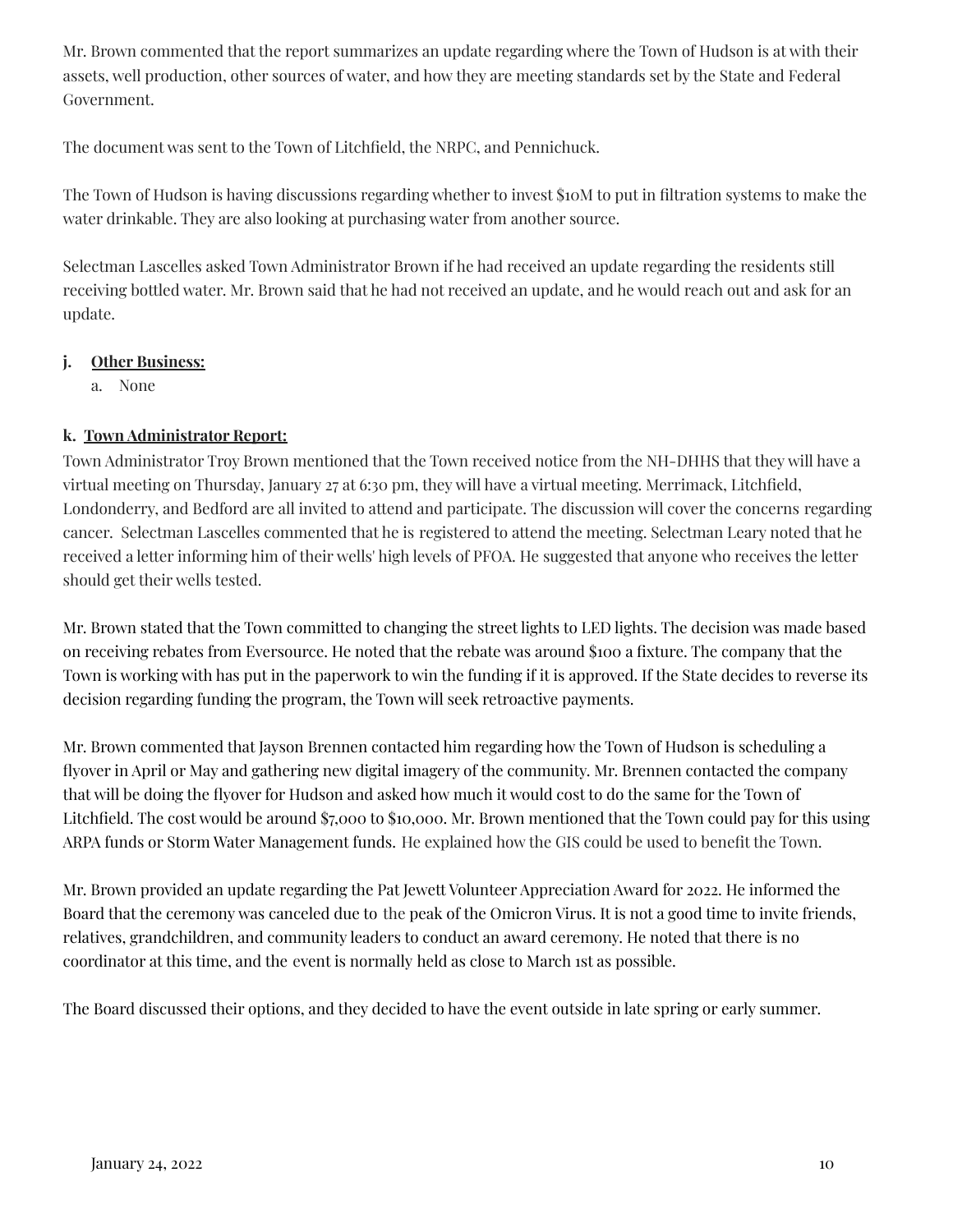## **7. Selectmen Reports:**

## **a. Selectman S. Webber:**

## i. **Emergency Management Team:**

The Emergency Management Team met last week and discussed potential or rolling blackouts that could happen with Eversource. This blackouts could occur because of the fuel issue and the winters worsening.

### ii. **Recreation Commission:**

The next Rec Commission meeting will meet on Tuesday, January 25 at 7:30 pm

### iii. **School Facilities Improvement Committee:**

The next School Facilities Improvement Committee meeting will be on February 9

### iv. **Capital Improvement Planning Committee:**

The Capital Improvement Planning Committee will likely meet after the Town Meeting

### **b. Selectman R. Leary - Budget Committee:**

Selectman R. Leary commented that the Budget Committee is all wrapped up. The Deliberative Session is February 5.

## **c. Selectman R. Lascelles - Heritage Commission:**

Nothing to report.

## **d. Selectman K. Lynch - Conservation Commission:** Nothing to report.

## **e. Selectman K. Queenan - Planning Board & NRPC:**

## **i. Planning Board-**

Selectman K. Queenan mentioned that the Planning Board has a special meeting on Tuesday, January 26, at 7 pm. The meeting will be a Public Hearing to consider changes to the Litchfield zoning and site plan regulations.

The Planning Board will have their next regular meeting on Tuesday, February 1, at 7 pm. She mentioned that Dar-Col Farm, which is across from Corning Road, is back on the table. She noted that there would be a total of 66 townhomes. She added that it is really 64 homes, but the old home will stay on the property, which would be two units. The barn, which is from 1800 to 1820, will not be saved. She added that Jayson Brennen is looking to see if the barn could be moved to Moore's Falls.

Selectman Queenan mentioned that Dar-Col Farm is a local builder, and they are bringing in traffic study people. The builders believe that the DOT will not have a problem because it is a stand-alone project. She added that a resident could not change the speed limit, but the Town could.

## **ii. NRPC-**

Ms. Queenan stated that the next Commissioner meeting would be on March 16, at 7 pm. Selectman Lascelles stated that a bill in front of the Legislature would have given the cities more representation at the NRPC. He noted that the bill was voted on today and did not pass.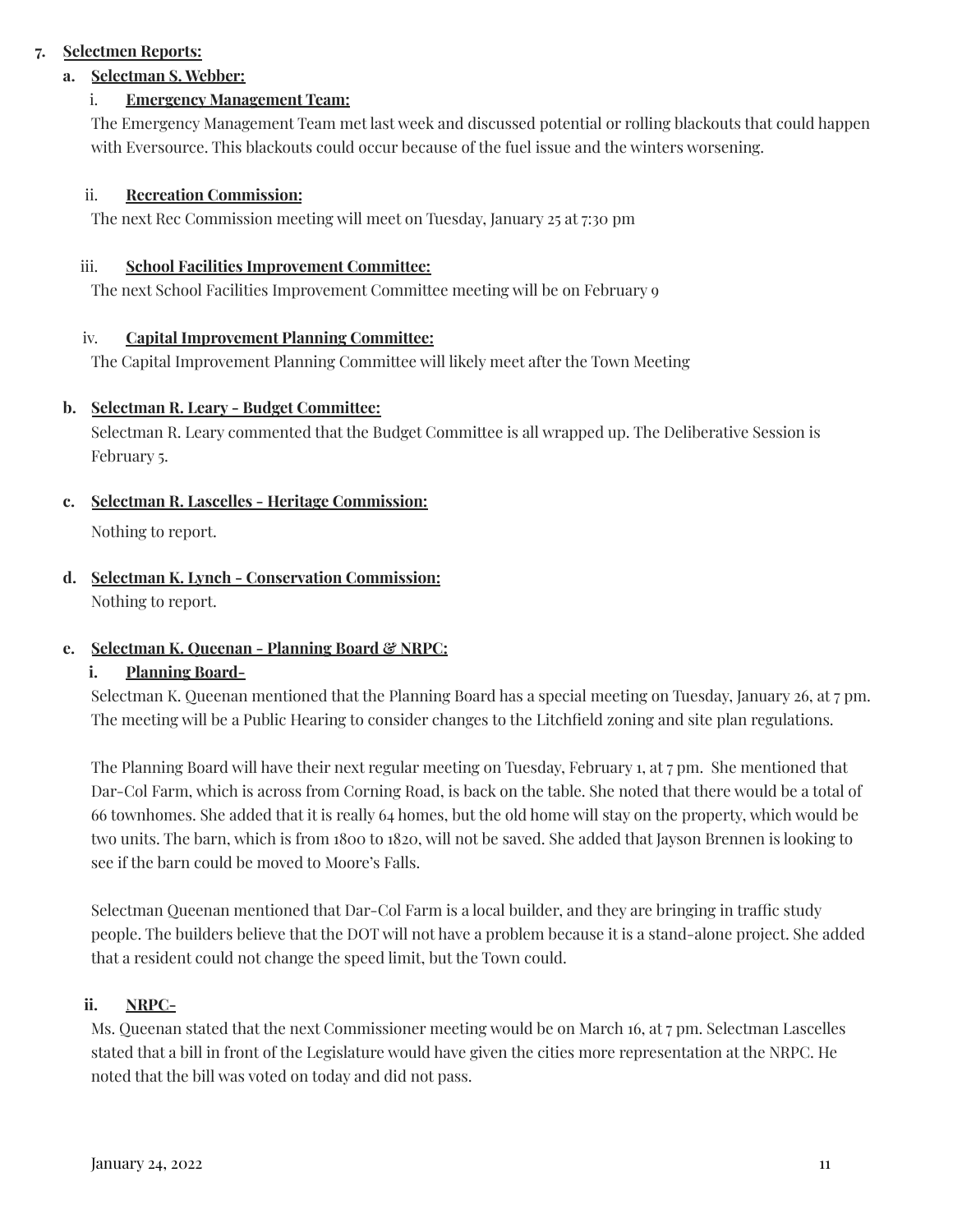## **8. Items Removed From Consent:**

**a.** None

## **9. Non-Public:**

Vice-Chairman Robert Leary mentioned that the Board would be entering Non-Public Session under RSA §91-A:3. II(a) - Dismissal, Promotion, or Compensation of Any Public Employee, and a second RSA §91-A:3 II(a) - Dismissal, Promotion or Compensation of Any Public Employee. He asked for a motion to enter Non-Public at 8:27 pm.

### **Discussion:** None

**Motion:** (Selectman R. Lascelles / K. Lynch) So moved.

### **Roll Call:**

- a. Selectman K. Queenan Yes b. Selectman R. Leary - Yes
- c. Selectman R. Lascelles Yes
- d. Selectman K. Lynch Yes
- e. Selectman S. Webber Yes

**Vote:** (5-0-0) The motion carried.

### **8. Reconvene:**

| <b>Discussion:</b> | None                                                                              |
|--------------------|-----------------------------------------------------------------------------------|
| <b>Motion:</b>     | (Selectman R. Lascelles / K. Lynch) motioned to adjourn the Non-Public Session at |
|                    | 8:50pm.                                                                           |
| Vote:              | $(5-0-0)$ The motion carried.                                                     |

### **9. Adjournment:**

**Discussion:** None **Motion:** (Selectman R. Lascelles / K. Lynch) motioned to adjourn the Public Session at 8:50pm. **Vote:** (5-0-0) The motion carried.

Respectfully Submitted, Matthew Sullivan BOS Recording Secretary